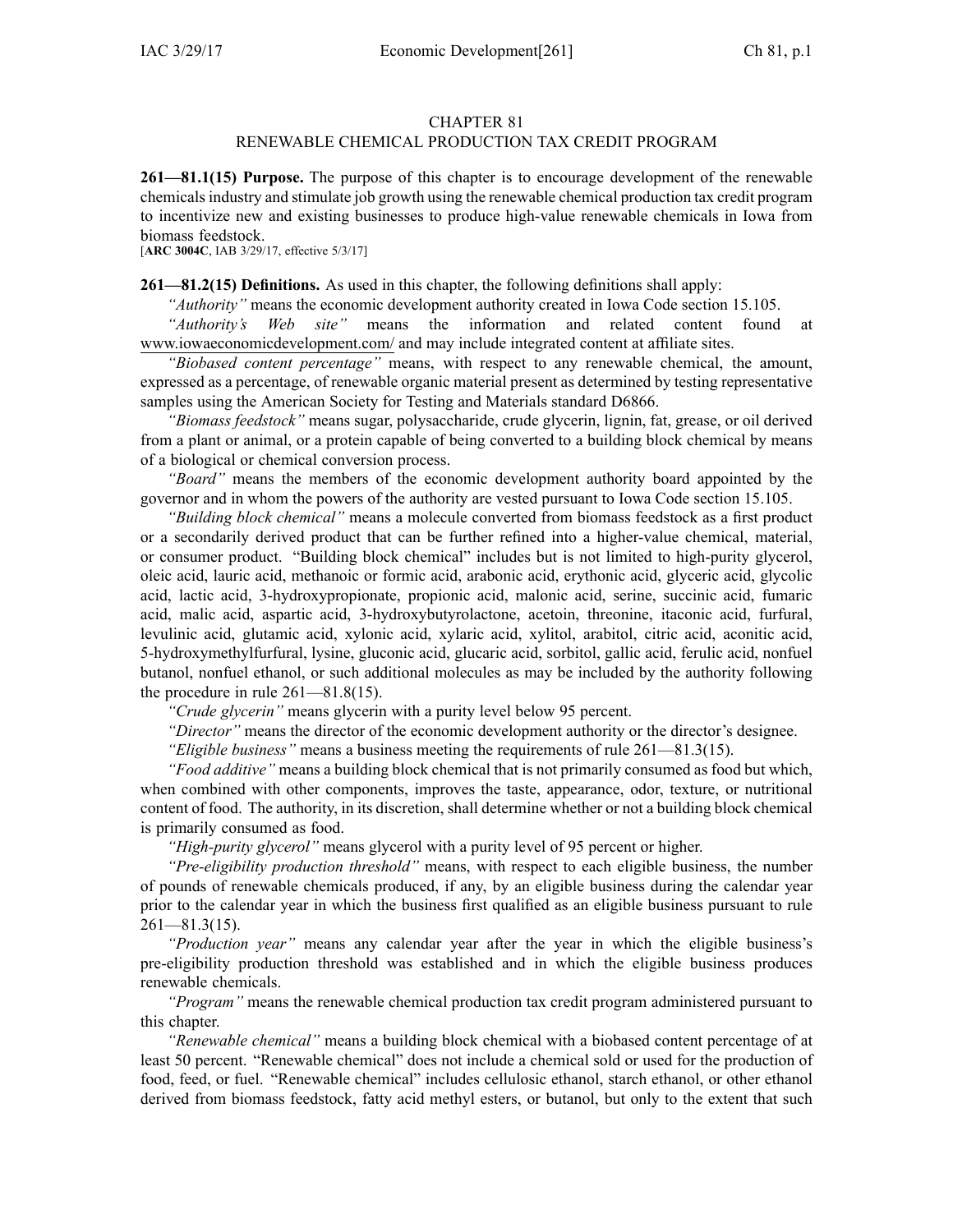molecules are produced and sold for uses other than food, feed, or fuel. "Renewable chemical" also includes <sup>a</sup> building block chemical that can be <sup>a</sup> food additive as long as the building block chemical is not primarily consumed as food and is also sold for uses other than food. "Renewable chemical" also includes supplements, vitamins, nutraceuticals, and pharmaceuticals, but only to the extent that such molecules do not provide caloric value so as to be considered sustenance as food or feed.

*"Sugar"* means the organic compound glucose, fructose, xylose, arabinose, lactose, sucrose, starch, cellulose, or hemicellulose.

[**ARC [3004C](https://www.legis.iowa.gov/docs/aco/arc/3004C.pdf)**, IAB 3/29/17, effective 5/3/17]

**261—81.3(15) Eligibility requirements.** To be eligible to receive the renewable chemical production tax credit pursuan<sup>t</sup> to the program, <sup>a</sup> business shall meet all of the following requirements:

**81.3(1)** *Physical location.* The business must have <sup>a</sup> facility that produces renewable chemicals and is physically located in the state of Iowa. If <sup>a</sup> business has facilities located in more than one state, only those renewable chemicals produced at facilities physically located in the state of Iowa may be counted for the purpose of calculating the tax credit under subrule [81.6\(1\)](https://www.legis.iowa.gov/docs/iac/rule/261.81.6.pdf).

**81.3(2)** *Operated for profit and under single management.* The business must be operated for profit and under single management. For purposes of this rule, "single management" means that if the same eligible business has an ownership or equity interest in multiple facilities at which renewable chemicals are produced, the facilities under common ownership will be considered <sup>a</sup> single eligible business for purposes of calculating the maximum tax credit amount under rule [261—81.6](https://www.legis.iowa.gov/docs/iac/rule/261.81.6.pdf)(15). In calculating the maximum tax credit amount under rule [261—81.6](https://www.legis.iowa.gov/docs/iac/rule/261.81.6.pdf)(15), only the pro rata share of each eligible business's ownership in <sup>a</sup> facility will be attributed to that eligible business.

**81.3(3)** *Type of business.* The business may not be an entity providing professional services, health care services, or medical treatments or an entity engaged primarily in retail operations.

**81.3(4)** *Organization.* The business must have organized, expanded, or located in the state on or after April 6, 2016.

**81.3(5)** *Not reducing operations.* The business shall not be relocating or reducing operations as described in Iowa Code section [15.329\(1\)](https://www.legis.iowa.gov/docs/ico/section/2017/15.329.pdf)*"b"* and as determined under the discretion of the authority.

**81.3(6)** *Compliance.* The business must be in compliance with all agreements entered into under this program or other programs administered by the authority.

[**ARC [3004C](https://www.legis.iowa.gov/docs/aco/arc/3004C.pdf)**, IAB 3/29/17, effective 5/3/17]

## **261—81.4(15) Application process and review.**

**81.4(1)** An eligible business that produces a renewable chemical in this state from biomass feedstock during <sup>a</sup> calendar year may apply to the authority for the renewable chemical production tax credit.

**81.4(2)** The application shall be made to the authority in the manner prescribed by the authority. Information about the program and <sup>a</sup> link to the online application and instructions may be obtained by contacting the authority or by visiting the authority's Web site:

Iowa Economic Development Authority Business Development Division 200 East Grand Avenue Des Moines, Iowa 50309 (515)725-3000 [www.iowaeconomicdevelopment.com/](http://www.iowaeconomicdevelopment.com/)

**81.4(3)** The application shall be made to the authority during the calendar year following the calendar year in which the renewable chemicals were produced. For example, an eligible business may submit an application in calendar year 2018 to receive <sup>a</sup> tax credit based on renewable chemicals produced in calendar year 2017.

**81.4(4)** The application may be submitted to the authority electronically during the annual filing window. This filing window shall be from February 15 to March 15 of each calendar year. The authority may adjust the annual filing window dates under extenuating circumstances and will notify affected parties of such circumstances.

**81.4(5)** The application shall include all of the following information: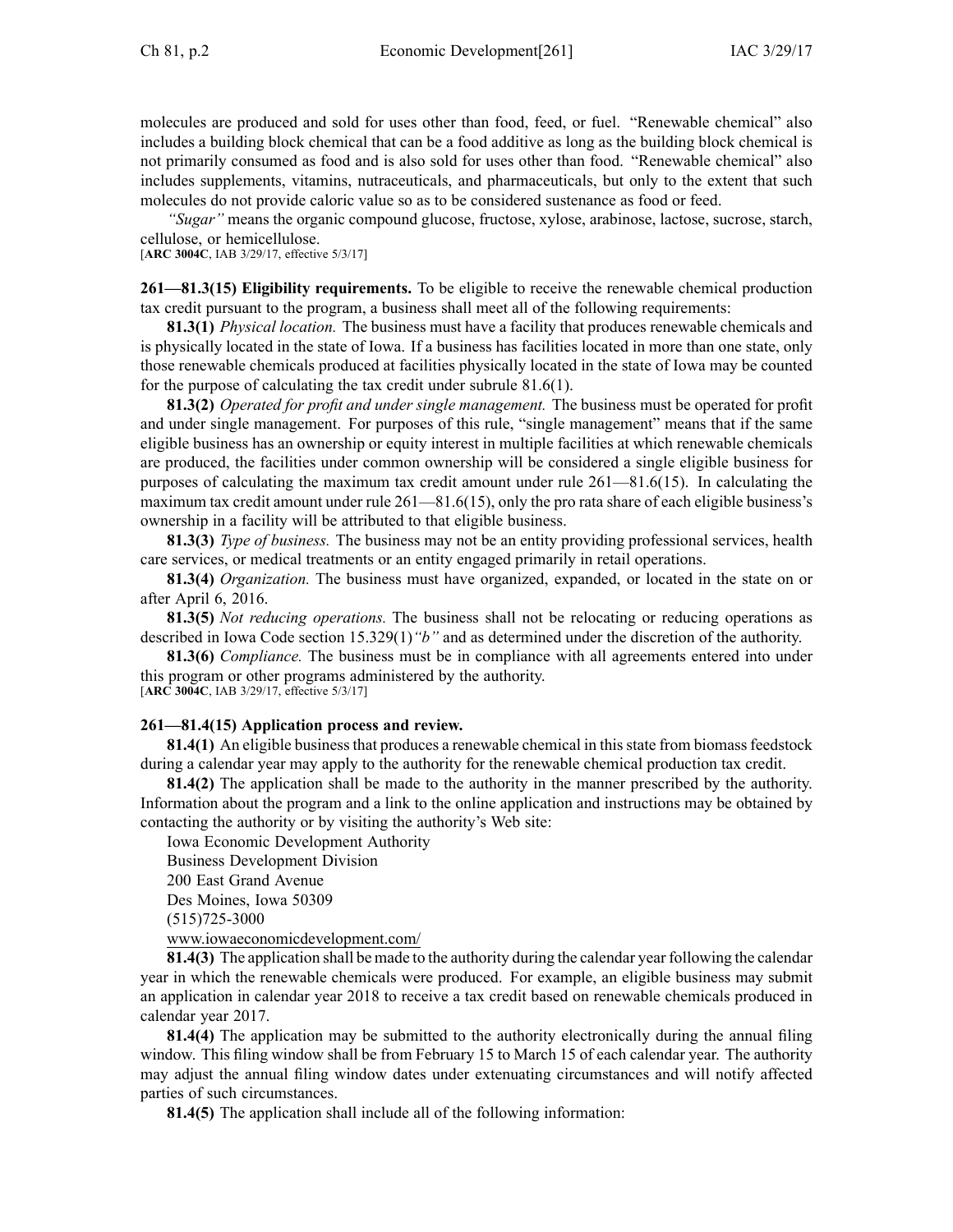*a.* The name of the qualifying building block chemical produced by the eligible businessfor which the business is claiming <sup>a</sup> tax credit.

*b.* The amount of renewable chemicals produced in the state from biomass feedstock by the eligible business during the calendar year, measured in pounds.

*c.* The amount of renewable chemicals produced in the state from biomass feedstock by the eligible business during the calendar year prior to the year in which the business first qualified as an eligible business under the program.

*d.* The city or county where the plant producing renewable chemicals is located.

*e.* The type of feedstock used to produce the renewable chemicals.

*f.* The date on which the eligible business organized, expanded or located in the state.

*g.* Any other information reasonably required by the authority in order to establish and verify eligibility under the program.

**81.4(6)** Applications will be reviewed by the authority on <sup>a</sup> first-come, first-served basis as described in subrule [81.6\(5\)](https://www.legis.iowa.gov/docs/iac/rule/261.81.6.pdf). Applications shall be date- and time-stamped by the authority in the order in which such applications are received. If the authority deems that additional information is needed before <sup>a</sup> determination of eligibility can be made, and the authority makes <sup>a</sup> written reques<sup>t</sup> for additional information from the applicant, the applicant must provide the requested information within 30 days of the date that the written reques<sup>t</sup> from the authority was made. If an applicant does not provide the requested information within 30 days, the applicant will be placed at the end of the queue of applications received. The authority shall review the queue of applications for eligibility and maintain <sup>a</sup> list of successful applicants as required by subrule [81.6\(5\)](https://www.legis.iowa.gov/docs/iac/rule/261.81.6.pdf).

**81.4(7)** The authority shall notify an applicant when the applicant has been placed on the list of successful applicants.

*a.* For applicants on the list for whom there are sufficient tax credits available in the aggregate cap for the fiscal year, the applicant must sign the agreemen<sup>t</sup> within 60 days of being notified of eligibility for the tax credit. Upon reques<sup>t</sup> by the applicant, the authority may extend the time period for signing the agreemen<sup>t</sup> by an additional 30 days.

*b.* For applicants on the wait list established in subrule 81.6(5), the authority shall notify the applicant of the applicant's status and position on the wait list. [**ARC [3004C](https://www.legis.iowa.gov/docs/aco/arc/3004C.pdf)**, IAB 3/29/17, effective 5/3/17]

#### **261—81.5(15) Agreement.**

**81.5(1)** *Agreement.* Before being issued <sup>a</sup> tax credit pursuan<sup>t</sup> to this chapter, an eligible business shall enter into an agreemen<sup>t</sup> with the authority for the successful completion of all requirements of the program. As par<sup>t</sup> of the agreement, and as <sup>a</sup> condition of receiving the tax credit, the eligible business shall agree to collect and provide any information reasonably required by the authority in order to allow the board to fulfill the board's reporting obligation under Iowa Code section [15.320](https://www.legis.iowa.gov/docs/ico/section/2017/15.320.pdf).

**81.5(2)** *Fees.* The compliance cost fees authorized in rule [261—187.6\(](https://www.legis.iowa.gov/docs/iac/rule/261.187.6.pdf)15) shall apply to all agreements entered into under this program and shall be collected by the authority in the same manner and to the same extent as described in that rule.

**81.5(3)** *Requirements.* An eligible business shall fulfill all the requirements of the program and the agreemen<sup>t</sup> before receiving <sup>a</sup> tax credit or entering into <sup>a</sup> subsequent agreemen<sup>t</sup> under this rule. The authority may decline to enter into <sup>a</sup> subsequent agreemen<sup>t</sup> under this rule or to issue <sup>a</sup> tax credit if an agreemen<sup>t</sup> is not successfully fulfilled.

**81.5(4)** *Issuance of credit.* Upon establishing that all requirements of the program and the agreemen<sup>t</sup> have been fulfilled, the authority shall issue <sup>a</sup> tax credit and related tax credit certificate to the eligible business stating the amount of renewable chemical production tax credit the eligible business may claim. The amount of the tax credit shall not exceed the amount allowable under rule [261—81.6](https://www.legis.iowa.gov/docs/iac/rule/261.81.6.pdf)(15). [**ARC [3004C](https://www.legis.iowa.gov/docs/aco/arc/3004C.pdf)**, IAB 3/29/17, effective 5/3/17]

#### **261—81.6(15) Renewable chemical production tax credit.**

**81.6(1)** *Calculation of tax credit amount.* An eligible business that has entered into an agreemen<sup>t</sup> pursuan<sup>t</sup> to rule [261—81.5](https://www.legis.iowa.gov/docs/iac/rule/261.81.5.pdf)(15) may be issued <sup>a</sup> tax credit in an amount equal to the product of five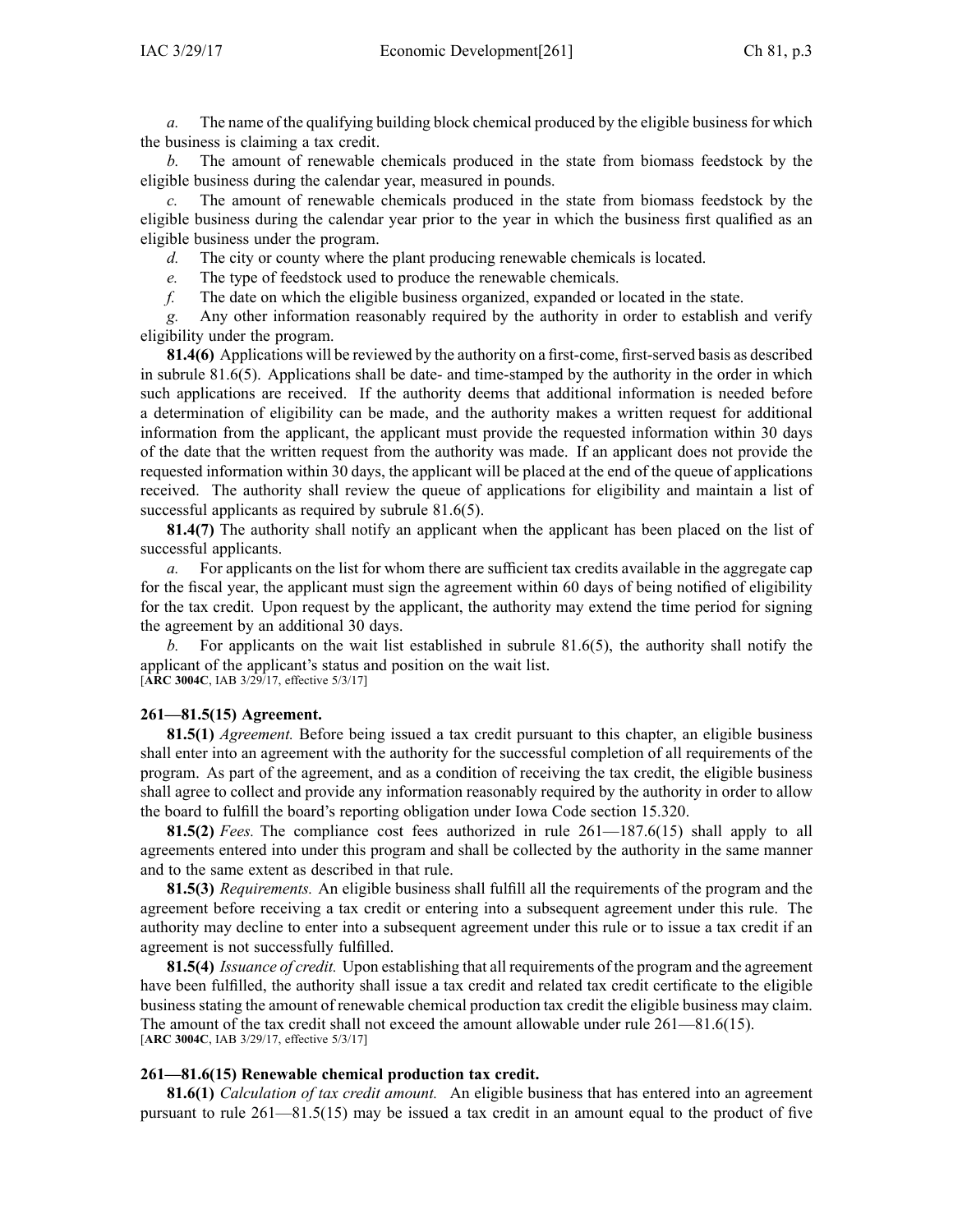cents multiplied by the number of pounds of renewable chemicals produced in this state from biomass feedstock by the eligible business during <sup>a</sup> given production year.

*a.* The maximum amount of tax credit that may be issued under the program to an eligible business for the production of renewable chemicals in <sup>a</sup> calendar year shall not exceed the following:

(1) In the case of an eligible business that has been in operation in the state for five years or less at the time of application, \$1 million.

(2) In the case of an eligible business that has been in operation in the state for more than five years at the time of application, \$500,000.

*b.* For purposes of this subrule, "operation" begins on the date the eligible business first began commercial production.

*c.* If an eligible business has been in operation in the state for five years or less at the time of application but is more than fifty percen<sup>t</sup> owned by an eligible business that has been in operation in the state for more than five years, then that eligible business will be considered in operation in the state for more than five years pursuan<sup>t</sup> to subparagraph [81.6\(1\)](https://www.legis.iowa.gov/docs/iac/rule/261.81.6.pdf)*"a"*(2).

**81.6(2)** *Eligible business only.* An eligible business shall not receive <sup>a</sup> tax credit for renewable chemicals produced before the date the business first qualified as an eligible business pursuan<sup>t</sup> to rule  $261 - 81.3(15)$ .

**81.6(3)** *Production above pre-eligibility production threshold.* An eligible business shall only receive <sup>a</sup> tax credit for renewable chemicals produced in <sup>a</sup> calendar year to the extent such production exceeds the eligible business's pre-eligibility production threshold as defined in rule [261—81.2](https://www.legis.iowa.gov/docs/iac/rule/261.81.2.pdf)(15). For example, if an eligible business produces 3 million pounds of renewable chemicals during calendar year 2016 and first becomes an eligible business under this chapter in calendar year 2017, the pre-eligibility production threshold for the business is 3 million pounds. If the same eligible business produces 10 million pounds of renewable chemicals during calendar year 2017, the eligible business may only receive <sup>a</sup> tax credit for the amount produced over the pre-eligibility production threshold, which in this example equals 7 million pounds.

**81.6(4)** *Maximum number of credits.* An eligible businessshall not receive more than five tax credits under the program. Each tax credit must be applied for separately, and each application will be reviewed independently of pas<sup>t</sup> tax credits. Receipt of <sup>a</sup> tax credit in one year does not guarantee receipt of <sup>a</sup> tax credit in <sup>a</sup> subsequent year.

**81.6(5)** *Tax credit wait list.*

*a.* The authority shall issue tax credits under the program on <sup>a</sup> first-come, first-served basis until the maximum amount of tax credits allocated pursuan<sup>t</sup> to Iowa Code section [15.119\(2\)](https://www.legis.iowa.gov/docs/ico/section/2017/15.119.pdf)*"h"* is reached for any given fiscal year. The authority shall maintain <sup>a</sup> list of successful applicants under the program, so that if the maximum aggregate amount of tax credits is reached in <sup>a</sup> given fiscal year, eligible businesses that successfully applied but for which tax credits were not issued shall be placed on <sup>a</sup> wait list in the order the eligible businesses applied and shall be given priority for receiving tax credits in succeeding fiscal years.

*b.* Placement on <sup>a</sup> wait list pursuan<sup>t</sup> to this subrule shall not constitute <sup>a</sup> promise binding the state. The availability of <sup>a</sup> tax credit and issuance of <sup>a</sup> tax credit certificate pursuan<sup>t</sup> to this rule in <sup>a</sup> future fiscal year is contingent upon the availability of tax credits in that particular fiscal year.

**81.6(6)** *Termination and repayment.* The failure by an eligible business in fulfilling any requirement of the program or any of the terms and obligations of an agreemen<sup>t</sup> entered into pursuan<sup>t</sup> to this chapter may result in the reduction, termination, or rescission of the tax credits under Iowa Code section [15.319](https://www.legis.iowa.gov/docs/ico/section/2017/15.319.pdf) and may subject the eligible businessto the repaymen<sup>t</sup> or recapture of tax credits claimed. The repaymen<sup>t</sup> or recapture of tax credits pursuan<sup>t</sup> to Iowa Code section [15.319\(4\)](https://www.legis.iowa.gov/docs/ico/section/2017/15.319.pdf) shall be accomplished in the same manner as provided in Iowa Code section [15.330\(2\)](https://www.legis.iowa.gov/docs/ico/section/2017/15.330.pdf).

**81.6(7)** *Issuance of credit.* The authority shall not issue <sup>a</sup> tax credit certificate prior to July 1, 2018. [**ARC [3004C](https://www.legis.iowa.gov/docs/aco/arc/3004C.pdf)**, IAB 3/29/17, effective 5/3/17]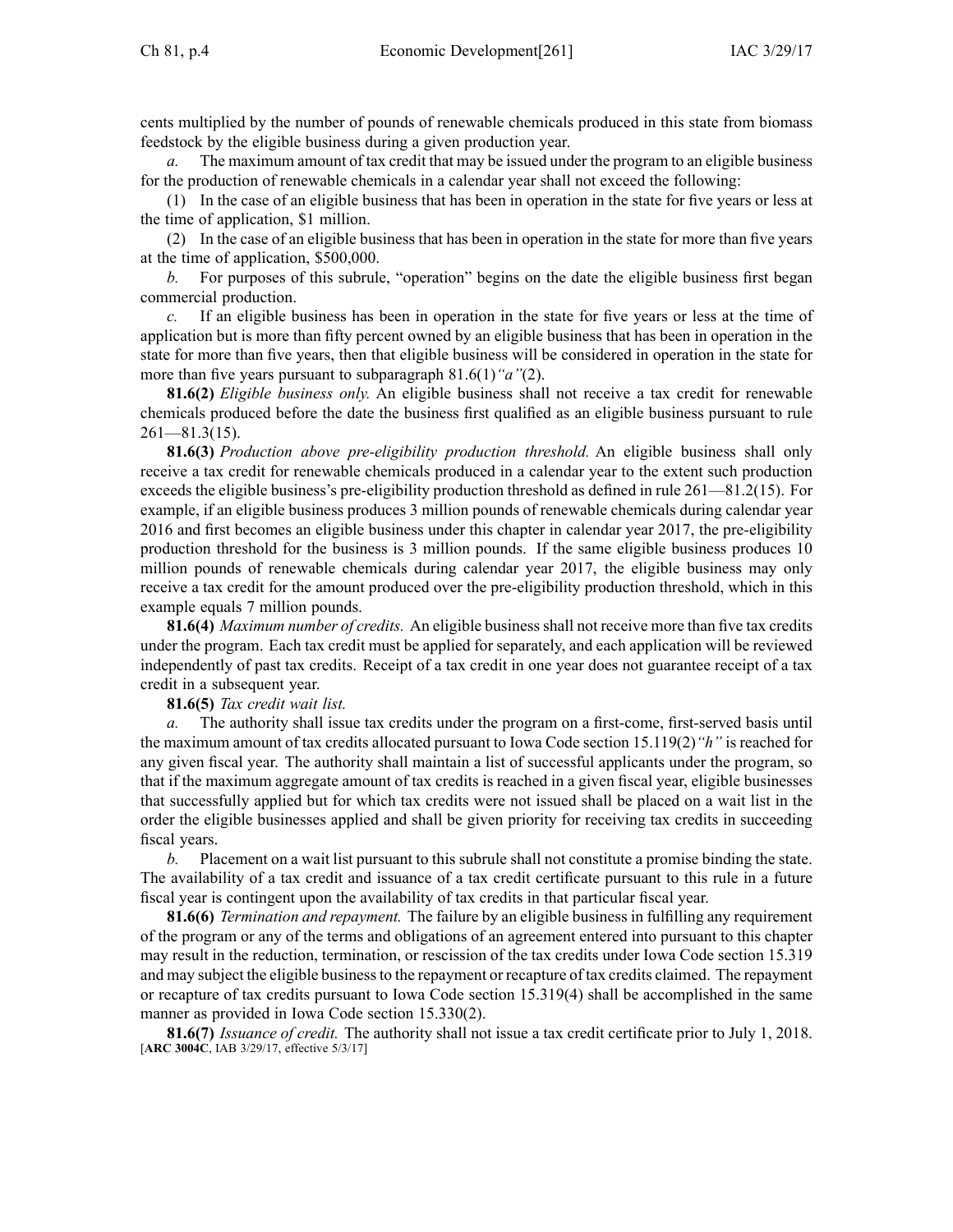### **261—81.7(15) Claiming the tax credit.**

**81.7(1)** *Maximum tax credit claimed.* An eligible business that has entered into an agreemen<sup>t</sup> pursuan<sup>t</sup> to rule [261—81.5\(](https://www.legis.iowa.gov/docs/iac/rule/261.81.5.pdf)15) may claim <sup>a</sup> tax credit in an amount equal to the product of five cents multiplied by the number of pounds of renewable chemicals produced in this state from biomass feedstock by the eligible business during <sup>a</sup> given production year within the limits set forth in rule [261—81.6](https://www.legis.iowa.gov/docs/iac/rule/261.81.6.pdf)(15). An eligible business may claim <sup>a</sup> tax credit for the production of more than one qualifying renewable chemical under this chapter, provided that the total tax credit claimed by the eligible business does not exceed the limits set forth in subrule [81.6\(1\)](https://www.legis.iowa.gov/docs/iac/rule/281.81.6.pdf). However, an eligible business shall not receive <sup>a</sup> tax credit for the production of <sup>a</sup> secondarily derived building block chemical if that chemical is also the subject of <sup>a</sup> credit at the time of production as <sup>a</sup> first product. The renewable chemical production tax credit shall not be available for any renewable chemical produced before the 2017 calendar year or after the 2026 calendar year.

**81.7(2)** *Who may claim the credit.* The tax credit shall be allowed against taxes imposed under Iowa Code chapter [422](https://www.legis.iowa.gov/docs/ico/chapter/2017/422.pdf), division II or III. The tax credit shall be claimed for the tax year during which the eligible business was issued the tax credit. An individual may claim <sup>a</sup> tax credit under this chapter of <sup>a</sup> partnership, limited liability company, S corporation, cooperative organized under Iowa Code chapter [501](https://www.legis.iowa.gov/docs/ico/chapter/2017/501.pdf) and filing as <sup>a</sup> partnership for federal tax purposes, estate, or trust electing to have income taxed directly to the individual. The amount claimed by the individual shall be based upon the pro rata share of the individual's earnings from the partnership, limited liability company, S corporation, cooperative, estate, or trust.

*a.* To claim <sup>a</sup> tax credit under this rule, <sup>a</sup> taxpayer shall include one or more tax credit certificates with the taxpayer's tax return.

*b.* The tax credit certificate shall contain the taxpayer's name, address, and tax identification number, the amount of the credit, the name of the eligible business, and any other information required by the department of revenue.

*c.* The tax credit certificate, unless rescinded by the authority, shall be accepted by the department of revenue as paymen<sup>t</sup> for taxes imposed pursuan<sup>t</sup> to Iowa Code chapter [422](https://www.legis.iowa.gov/docs/ico/chapter/2017/422.pdf), divisions II and III, subject to any conditions or restrictions placed by the authority upon the face of the tax credit certificate and subject to the limitations of the program.

**81.7(3)** *Refundability.* Any tax credit in excess of the tax liability is refundable. In lieu of claiming <sup>a</sup> refund, the taxpayer may elect to have the overpaymen<sup>t</sup> shown on the taxpayer's final, completed return credited to the tax liability for the following tax year.

**81.7(4)** *Transferability.* Tax credit certificates issued pursuan<sup>t</sup> to this chapter shall not be transferred to any other person.

[**ARC [3004C](https://www.legis.iowa.gov/docs/aco/arc/3004C.pdf)**, IAB 3/29/17, effective 5/3/17]

### **261—81.8(15) Process to add building block chemicals.**

**81.8(1)** *General process.* The authority may add additional molecules to the definition of "building block chemical" in rule [261—81.2](https://www.legis.iowa.gov/docs/iac/rule/261.81.2.pdf)(15) pursuan<sup>t</sup> to Iowa Code section [15.316](https://www.legis.iowa.gov/docs/ico/section/2017/15.316.pdf). The authority may initiate the administrative rule-making process for the addition of such molecules to this chapter.

**81.8(2)** *Request to include additional molecules.* Any individual or business may reques<sup>t</sup> that an additional molecule be added to the definition of "building block chemical" by submitting <sup>a</sup> written reques<sup>t</sup> to the authority. Such requests shall be made in the form prescribed by the authority and shall be submitted to the authority during the filing windows prescribed by the authority. At <sup>a</sup> minimum, the authority shall accep<sup>t</sup> requests between April 1 and May 1 of each calendar year and October 1 and November 1 of each calendar year. The authority may adjust these dates under extenuating circumstances and will notify affected parties of such circumstances.

**81.8(3)** *Consultation with experts.* Prior to initiating <sup>a</sup> rule making to add molecules to the definition of "building block chemical" in rule [261—81.2](https://www.legis.iowa.gov/docs/iac/rule/261.81.2.pdf)(15), the authority shall consult with appropriate experts from Iowa state university, including but not limited to the Iowa state university center for biorenewable chemicals. The authority shall conduct an initial staff review of any requests received by the authority pursuan<sup>t</sup> to subrule [81.8\(2\)](https://www.legis.iowa.gov/docs/iac/rule/261.81.8.pdf). Following the initial staff review, the authority shall